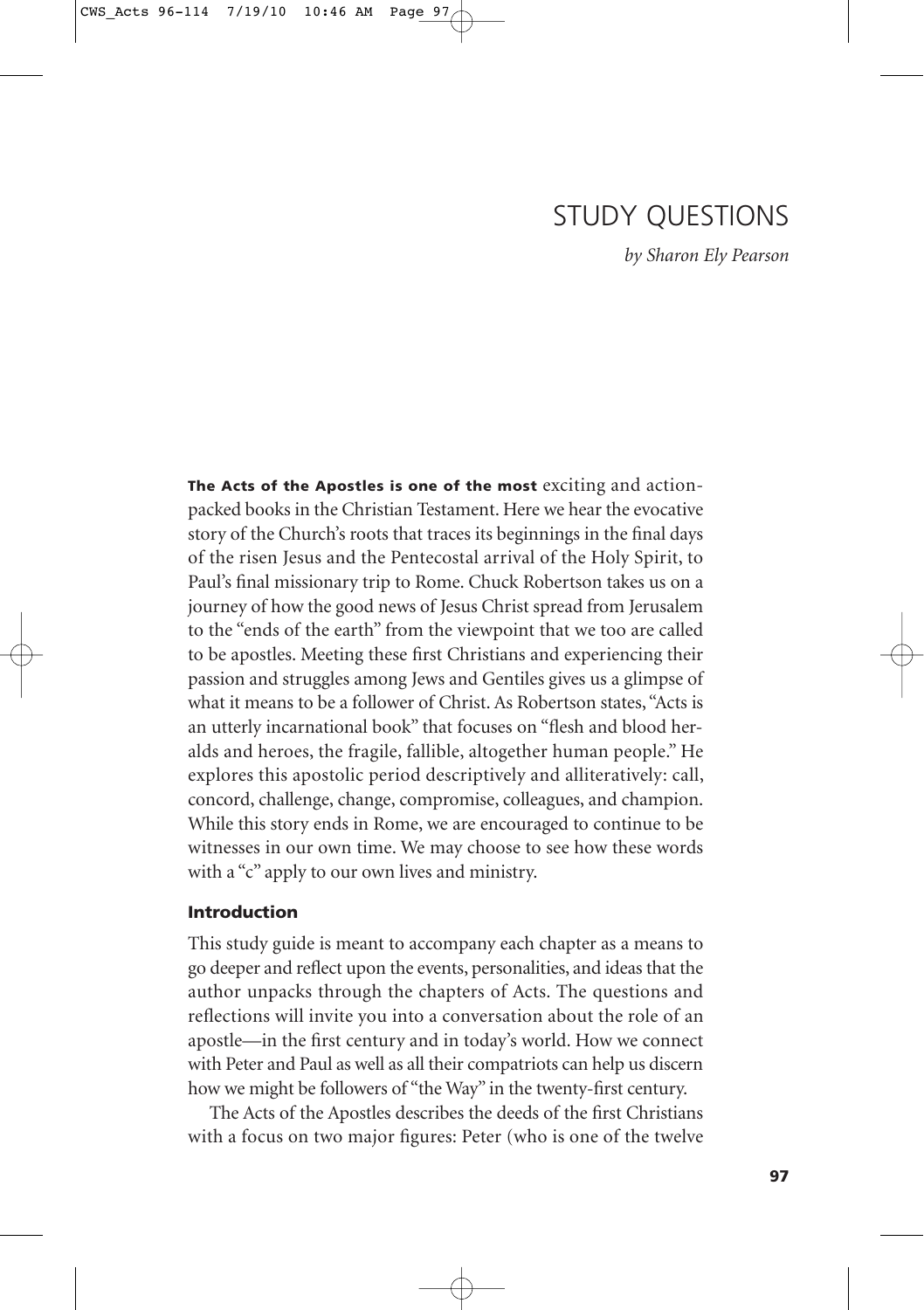apostles, and appears at first with John) is prominent in ten chapters, while Paul (who is only twice called an apostle, and appears at first with Barnabas) is prominent in seventeen chapters. Written in approximately 85 CE to churches affected directly or indirectly (through others) by Paul's missionary journeys, Luke (through Robertson's understanding) takes us through a cast of characters, and their interactions with one another, as we are witnesses to a plot that any movie director would seize to re-enact. You are invited not only to become the audience, but also be co-participants in the mission.

As you begin this study of Acts, consider the following:

- Why are you engaging in this study of Acts of the Apostles?
- What have your previous understandings and opinions of Peter, Paul, and the other apostles been? Do you go into this study with any preconceived notions? If so, jot them down before reading.
- What do you hope to learn and discern for yourself in this study?
- What is the Greco-Roman world like at this period of our world's history? How is it different to today's world? Similar?

Before each chapter of this book, portions of Scripture will be suggested to read ahead of time. You may also wish to have at hand a map of the Roman world as well as one depicting Paul's journeys. These can be found in the appendix of most study bibles.

## **Chapter One: Apostolic Call**

This first chapter sets the scene for our storyteller, Luke, and his probable patron, Theophilus. Robertson suggests that Theophilus may also have been a pupil of Luke's, a catechist who needed to "know the truth concerning the things about which you have been instructed" (Luke 1:14). So it is also with us, recipients of God's good news, beloved of God . . . only many generations removed. Is this a catechism by which new converts (then and now) might learn of God while participating in a religious movement following the risen Jesus?

## *Read Luke 24:1–53 and Acts 1:1–26*

While we have four canonized versions of Jesus' life, death, and resurrection, we only have one account of what happened next. We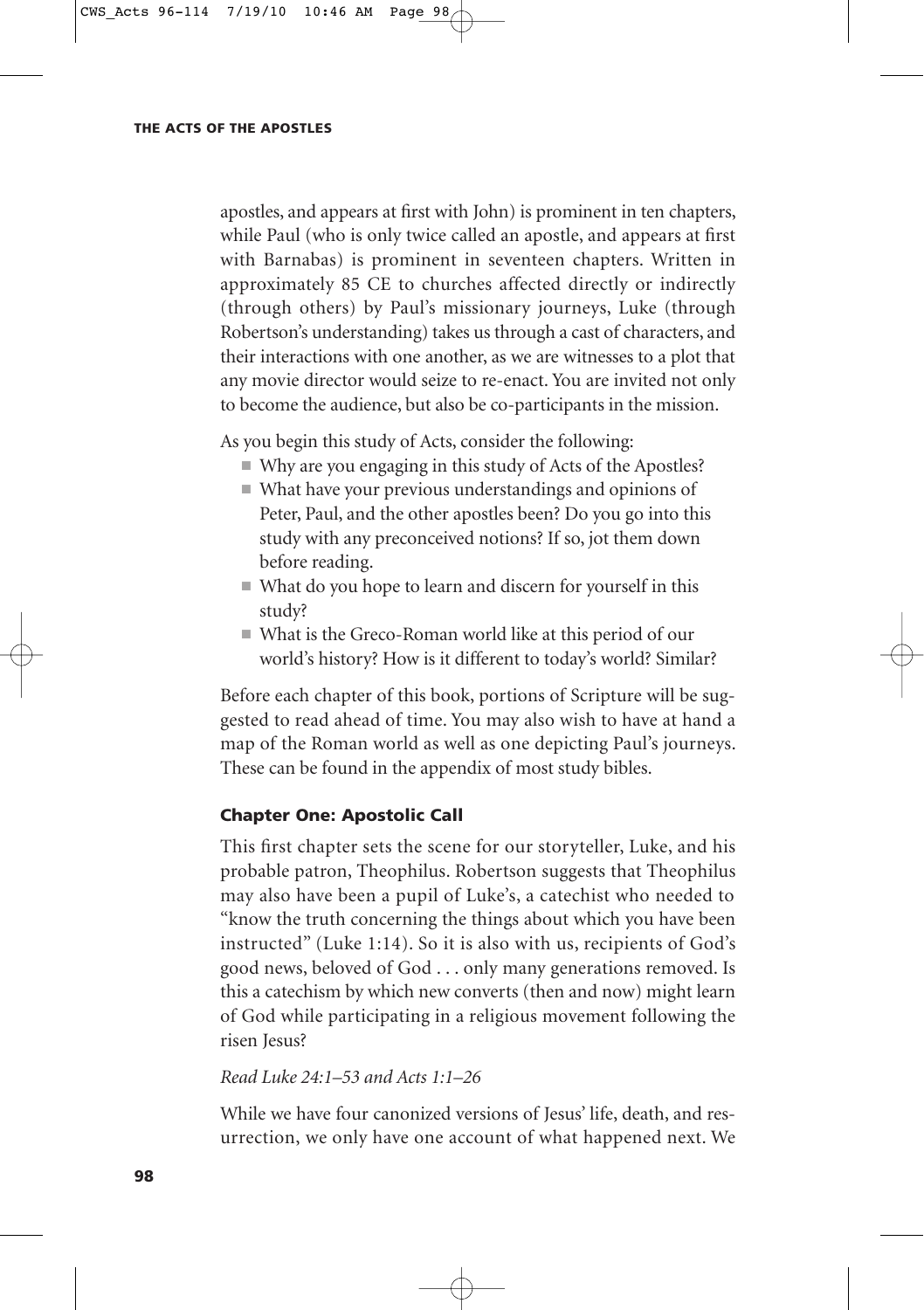don't know what was left out but we do get a sense of different viewpoints and opinions in the relationships we see between all the individuals involved in the early church. In Acts we have Luke's views, while later in Paul's letters, we can understand what these individuals faced in their perspective communities from his standpoint. Robertson suggests that Luke's story is for future generations, not just for the first century.

Some interpretive questions to ask while reading:

- How does Acts serve as a bridge between the four gospels and various epistles (letters by Paul and others) to tell the Christian story?
- What circumstances occasioned the writing of Acts?
- How did Luke compose the story of Acts? How is it different than the gospels?
- What does Acts teach us about God?
- What role does Acts continue to perform within the New Testament?
- What theological arguments are being raised?
- What are the essential points of faith for the earliest Christians? For us today?

Each chapter of this book focuses on an aspect of apostleship. Luke uses *apostolos* more than any other New Testament writer. Meaning "one who is sent (forth)" from the Greek verb "to send," Luke uses the term for those who are chosen by God to carry God's word to others (Luke 6:12–16).

- What are the attributes of an apostle?
- Who are these particular apostles sent forth to?
- How is an apostle trained for his (or her) mission?
- What would have been the main message of an apostle of Jesus Christ in the first century? Today?
- How were apostles chosen in the early church? Are any of these methods used today for the calling of leaders (lay or ordained)? What is your understanding of apostolic succession? Do you believe this has been a help or a hindrance for the Church?

Throughout the early chapters of Acts, Luke emphasizes that the new faith is grounded in Judaism . . . grounded in a call from God . . . and brought to life by the Holy Spirit.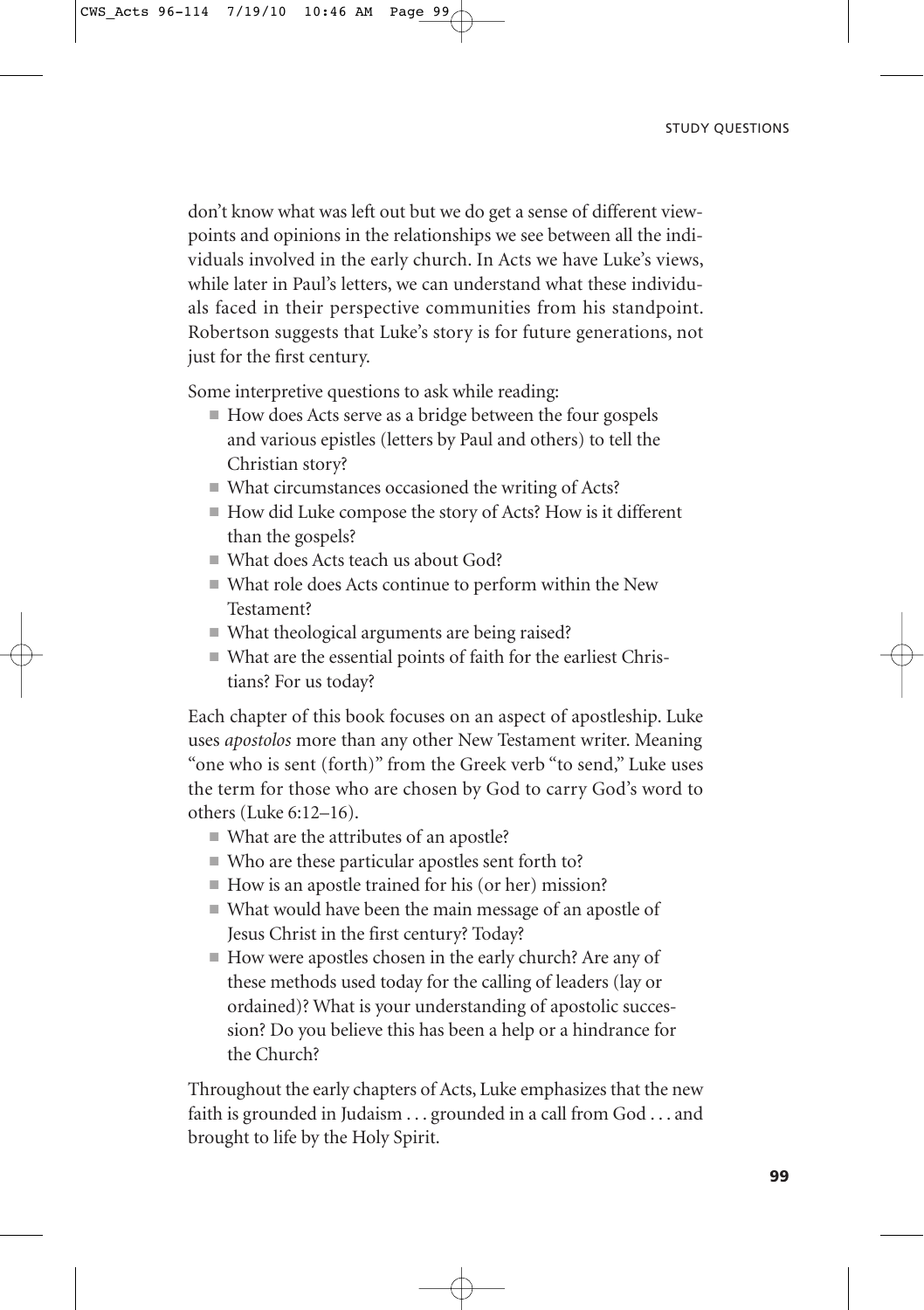- How do these first apostles live this out?
- Where is your faith grounded? In past traditions, persons, or places? In the present? Future?
- What would it mean for you to be an apostle of Jesus Christ?
- How do you recognize the call of God? The power of the Spirit? The model of Jesus?
- What do you believe about the Holy Spirit? How have you experienced the presence and work of the Holy Spirit in your life?

## **Chapter Two: Apostolic Concord**

Robertson prefaces the story of Pentecost with recollections of "idyllic" times in the Hebrew Scriptures: the Garden of Eden, laying claim to the Promised Land, the golden age of David, and reign of Solomon. While we claim the Day of Pentecost as a Christian celebration, we must remember its roots—the Jewish feast of offering the first fruits of the harvest as well as a commemoration of receiving the Mosaic Law (Ten Commandments) at Mount Sinai. With these insights, he places our Feast of Pentecost in an interesting light:

- What are your first fruits?
- What harvest could they lead to?
- What do we glean and what do we leave behind (give) for others?
- By offering ourselves to God, how are we present (or not) for the coming of the Spirit?

*Read Acts 2:1–13, Genesis 1:2; 2:7, I Kings 19:9–12, and Psalm 135:7*

- What connections does Luke (and Robertson) make with these passages?
- What images do you associate with the Holy Spirit?
- What other instances in Scripture do you find the Spirit at work? How are these similar to Pentecost? Different?

## *Read Acts 2:14–47*

The Spirit's dramatic arrival fulfills Jesus' prophecy (1:4–5), enabling the entire community to communicate God's word to the household of Israel. Suddenly Peter and the other apostles become "preaching dynamos." Where days and hours before the apostles were sequestered and fearful, they now are ready for action. The Christian community forms with purpose and power.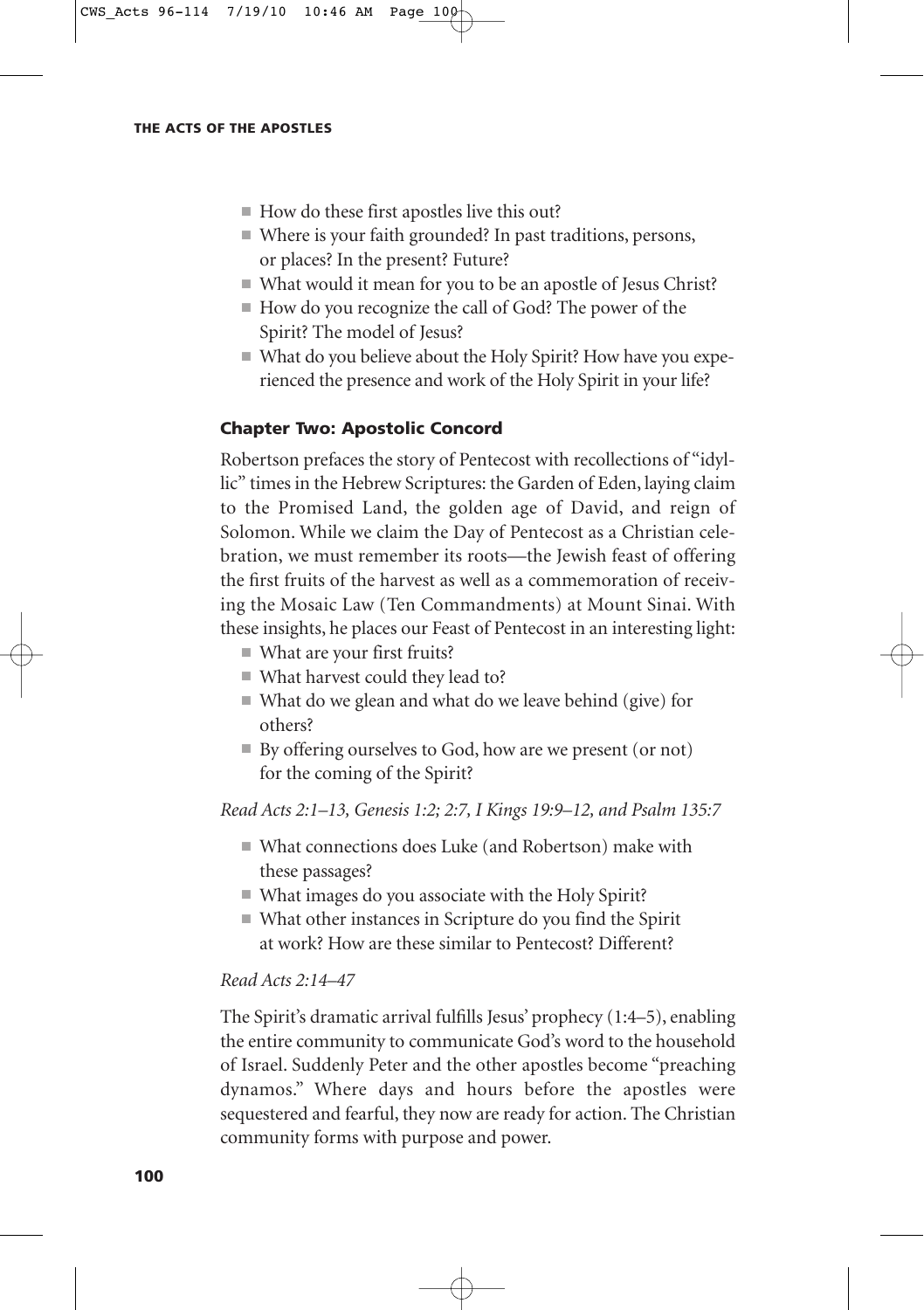- What is needed when a new community is formed?
- What helps it to survive?
- What can threaten its survival?

The Episcopal Church's baptismal covenant (BCP, 304–5) continues this practice (2:43–47) today. Journal or discuss what these questions mean to you and how you live them out in your daily life (with God's help).

- Will you continue in the apostles' teaching and fellowship, in the breaking of bread, and in the prayers?
- Will you persevere in resisting evil, and, whenever you fall into sin, repent and return to the Lord?
- Will you proclaim by word and example the Good News of God in Christ?
- Will you seek and serve Christ in all persons, loving your neighbor as yourself?
- Will you strive for justice and peace among all people, and respect the dignity of every human being?

#### *Read Acts 3:1—6:7*

With the growth of any community, there come celebrations and challenges. This was no different in the early church. Robertson discusses several issues that served as essential—and unexpected—parts of their life together. Reflect on how these built up the community or caused anxiety in Luke's time. How do others view these values outside their community? Thinking of today, how is life in your church community (or any other community) addressing these same issues now? Give examples.

- Being of one heart and soul
- No private ownership of any possessions
- Interdependence among its members
- Generosity
- Fear
- Showing signs and wonders
- Offering the ministry of proclamation
- Failing to perform a commission
- Empowerment
- Increase in members
- Devotion to teaching and fellowship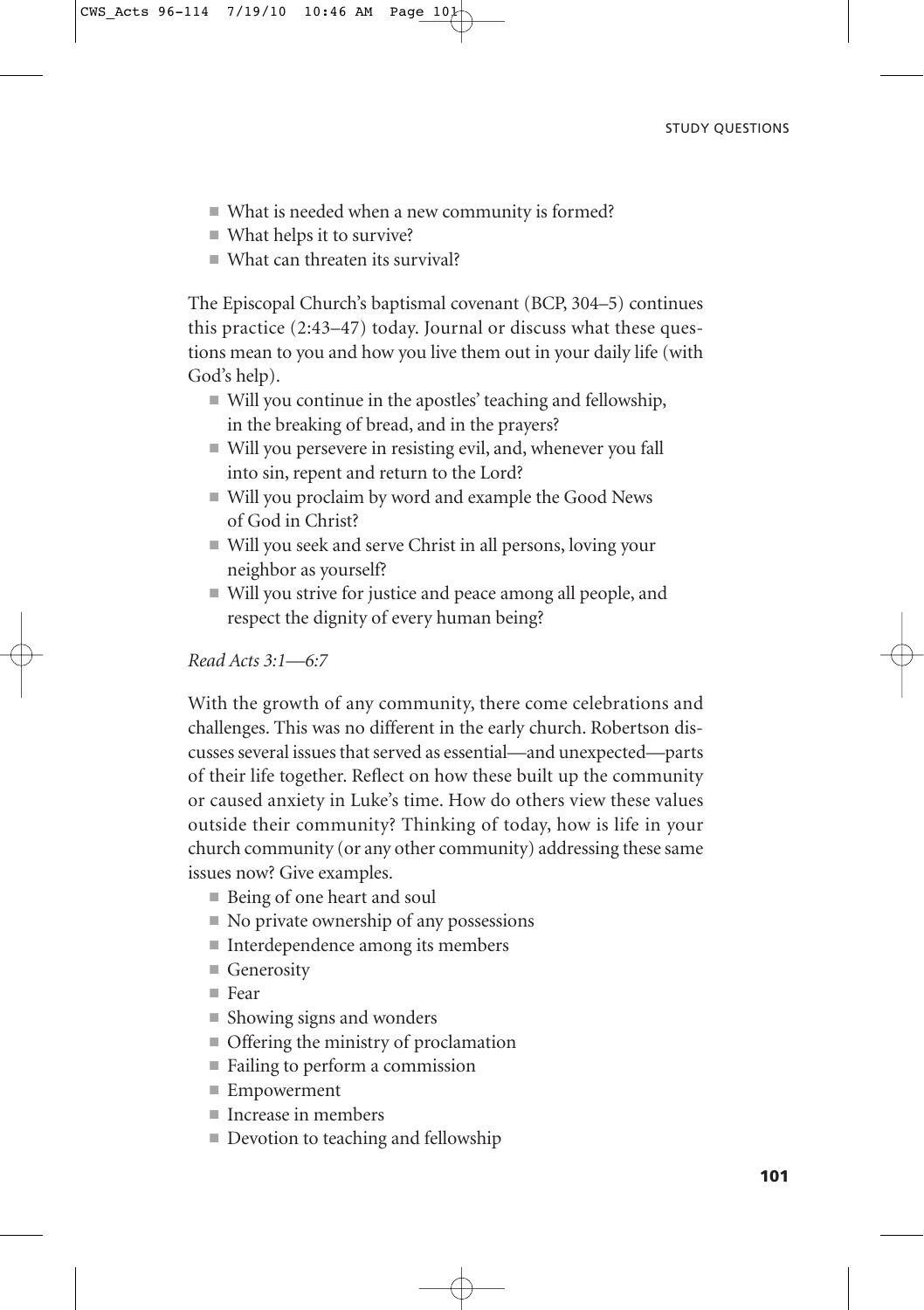The rapid growth in church membership also strained the administration in serving those most vulnerable to which they felt called. This goes to the heart of the community's public identity and occasioned the twelve apostles to reconsider their prophetic vocation not to wait on tables but to boldly proclaim the word of God. By selecting "seven men of good standing," the community followed Jesus' pattern of sending out others. Robertson acknowledges the all-too-familiar limits of success. While the twelve remained in Jerusalem, Jesus' message is spreading . . .

- Was there a need for the Temple as the church grew? How tied are we to our institutional buildings in spreading the good news?
- What if the leaders had followed Gamaliel's principle of judging new developments instead of reacting in a hostile manner so quickly?
- What would have happened to the Jesus movement if it had remained a Jewish sectarian association?

Robertson tells a story of stewardship in discussing the role that money and possessions play in our life and church community. He says, "For Luke, the converted life is visibly represented by a radical new approach to one's treasures."

- How do you determine who is trustworthy for the keeping of treasures?
- How does the sharing of possessions exercise both spiritual and social leadership in a communal system?
- How are you (and your church community) stewards of your finances as well as one another?
- How does your community take care of its own members in need?
- How does one's possessions (or lack thereof) reveal a true and deep response to the gospel of Jesus?

### **Chapter Three: Apostolic Challenge**

By the end of the previous chapter, Robertson laid the groundwork for the challenges facing this new apostolic community. No longer a homogenous group, there is tension between the Hellenists and the Hebrews who each consider themselves Jewish Christians. He believes the introduction of newcomers who are perceived as "differ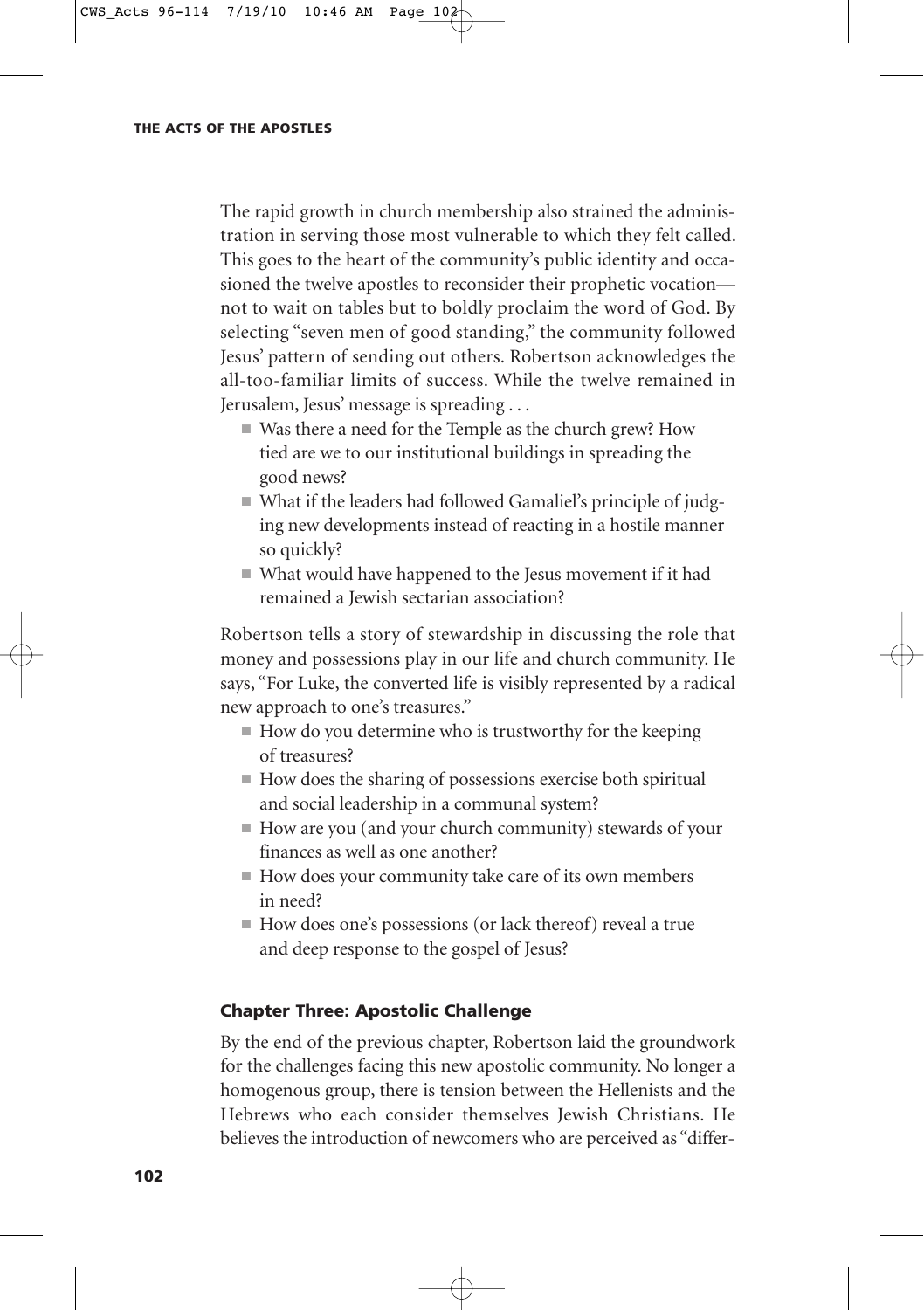ent" to the community presents a problematic situation to the loving and sharing community of faith.

*Read Acts 6:8—7:60* 

More questions of authority and the age-old problem of "those newcomers" continue to arise. Toleration dissolves, leading to persecution and then martyrdom. New leaders emerge from the original twelve—Stephen and Barnabas, in particular.

- Make a list of the difference between the Hellenists (Jews from the Diaspora who spoke Greek) and the Hebrews (Jews in and around Jerusalem who spoke Aramaic). What did they have in common? Why would one feel threatened by the other?
- How do you welcome the stranger?
- How do you view others "like" yourself? "Unlike" yourself?
- How can one preserve their heritage while also being inclusive of new ideas and influences?
- How is this seen in your own life or the church community today?
- What does this tell us of the possibility that the newcomer in our midst might have something to offer us?
- What happens when we open our doors to all?

With a growing community also comes the delegation of roles and tasks. Today we would call this one's call to ministry.

- When is it necessary to delegate responsibility?
- What are the characteristics of being a leader? Any requirements?
- What is your understanding of the *diakonia*?
- Does your church have a deacon? Why or why not? What is their role in the life of the worshipping community? Of the greater community?
- What is the role of a deacon in your church?
- What is the difference between "serving tables" and "serving the word"? Is one more important than the other? Why or why not?
- Are you called to either of these roles?

*Read Acts 8:1–40*

Stephen, Deacon and Martyr is commemorated on December 26, and Philip, Deacon and Evangelist on October 11. *Holy Women, Holy*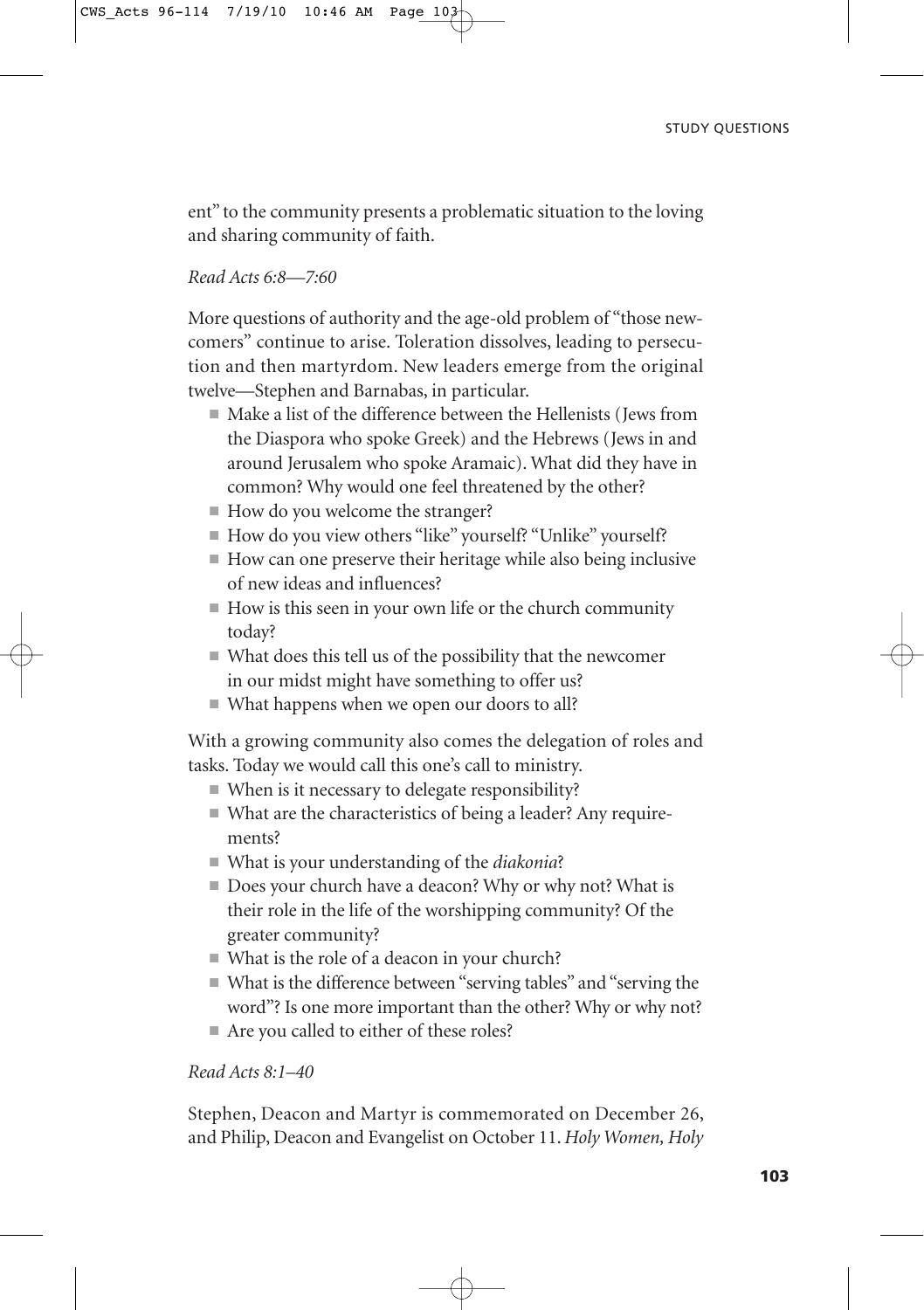*Men* (Church Publishing, 2010) offers brief bibliographies of them as well as the appointed lessons for their day. As one of the "Seven," Stephen was assigned to table service as a deacon, but immediately began apostolic work by preaching to the Sanhedrin, which led to his stoning and ultimately to the spread of the *kerygma* beyond Jerusalem. Philip took on the mantle of Stephen as we see the expansion of the Christian mission take hold.

- Review the various types of leadership, parties, and their roles in the worshipping Jewish community: Sadducees, Sanhedrin, Priests, Pharisees, and Scribes. What could their role be in this new movement of Christians?
- Who were the Freedmen? Do we have any parallels to this class of people in our country or churches today?
- Stephen considered Moses God's prototypical prophet, who establishes the pattern of bringing God's word to Israel. What elements in his sermon upset each of the above parties? How would you have responded to his blasphemy?
- Robertson notes a sense of déjà vu with Stephen's sermon, accusations and stoning with the passion and death of Jesus. Make a list all of the similarities and differences. Why would Luke draw such parallels?
- Are there people in our recent history who have exemplified being a true witness of Christ? Do they share similar parallels?
- Have you ever been persecuted for your faith? What brought it on? How did you react? What does the absence of persecution indicate?

Robertson discusses the world *homothudón*, meaning "with one accord" and its frequent occurrence in Acts. This also appears in *A Prayer of St. Chrysostom* from Morning Prayer and Evening Prayer in the 1979 Book of Common Prayer:

Almighty God, you have given us grace at this time with one accord to make our common supplication to you; and you have promised through your well-beloved Son that when two or three are gathered together in his Name you will be in the midst of them: Fulfill now, O Lord, our desires and petitions as may be best for us; granting us in this world knowledge of your truth, and in the age to come life everlasting. *Amen.*

- How does this prayer carry on a sense of the mission of Philip?
- How was the community "with one voice" detrimental to the apostolic mission? Does this ever happen today?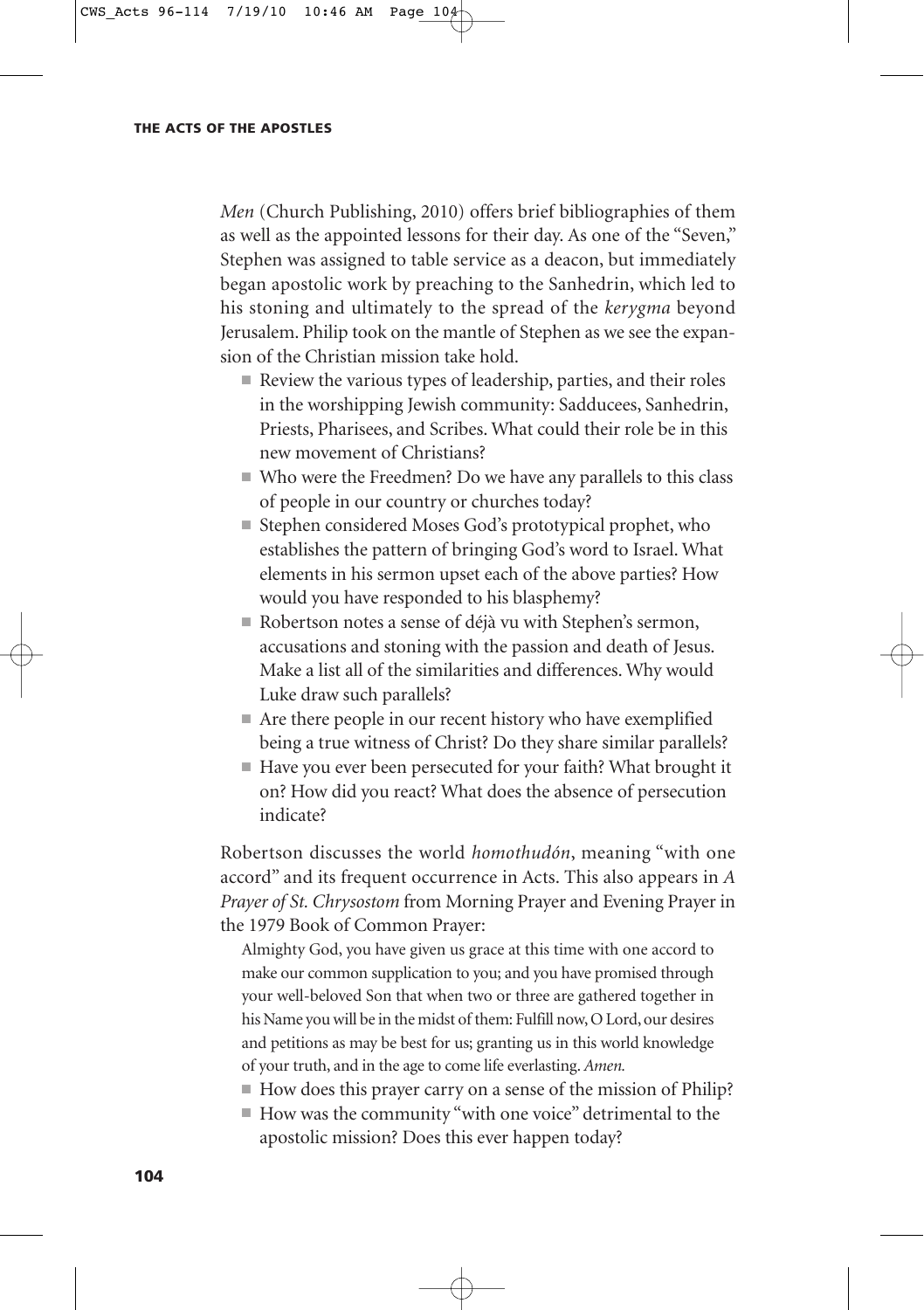This chapter concludes with an examination of the commissioning and sending out of apostles. Robertson makes many comparisons from the occurrences in Acts with incidents in Jesus' ministry as well as parallels with Moses' prophetic ministry. Do you agree with him? What themes and connections to you find familiar in Acts that you have read in previous stories in the Bible?

## **Chapter Four: Apostolic Change**

God's Spirit making bold witnesses out of ordinary people becomes the reason behind the phenomenal success of the first-generation church. Paul emerges as Acts' main character and leader in the ministry among the fastest growing segment of the church: non-Jews.

#### *Read Acts 9:1—12:25*

Peter now begins to fade in importance as Saul has a conversion on the road to Damascus. Robertson reviews a variety of stories that are familiar to many about Saul/Paul and Peter, exploring themes of change, call, inclusion, divine intervention, and prayer.

Learn more about the various characters in these chapters of Acts and how they understand their call to proclaim God's message. Visualize their remarkable experiences and the impact it has on their lives. In a small group, each take on one of the roles; how might these individuals converse with one another over an evening meal? What personalities do they bring to the table? What are their passions? What are their gifts for ministry? Which person do you relate to the most?

- Saul of Tarsus
- Gamaliel
- Ananias
- Peter
- Dorcas
- Cornelius
- Barnabas
- James, the brother of John
- James, the brother of Jesus

The call of Samuel (1 Samuel 3) comes to Robertson's mind when discussing Saul's conversion. He also states it is "as much about the conversions of other believers as it is about his." Both boy and man receive divine imperatives. How are their calls similar? Different? Blindness is also a theme in Scripture—in healings and conversions.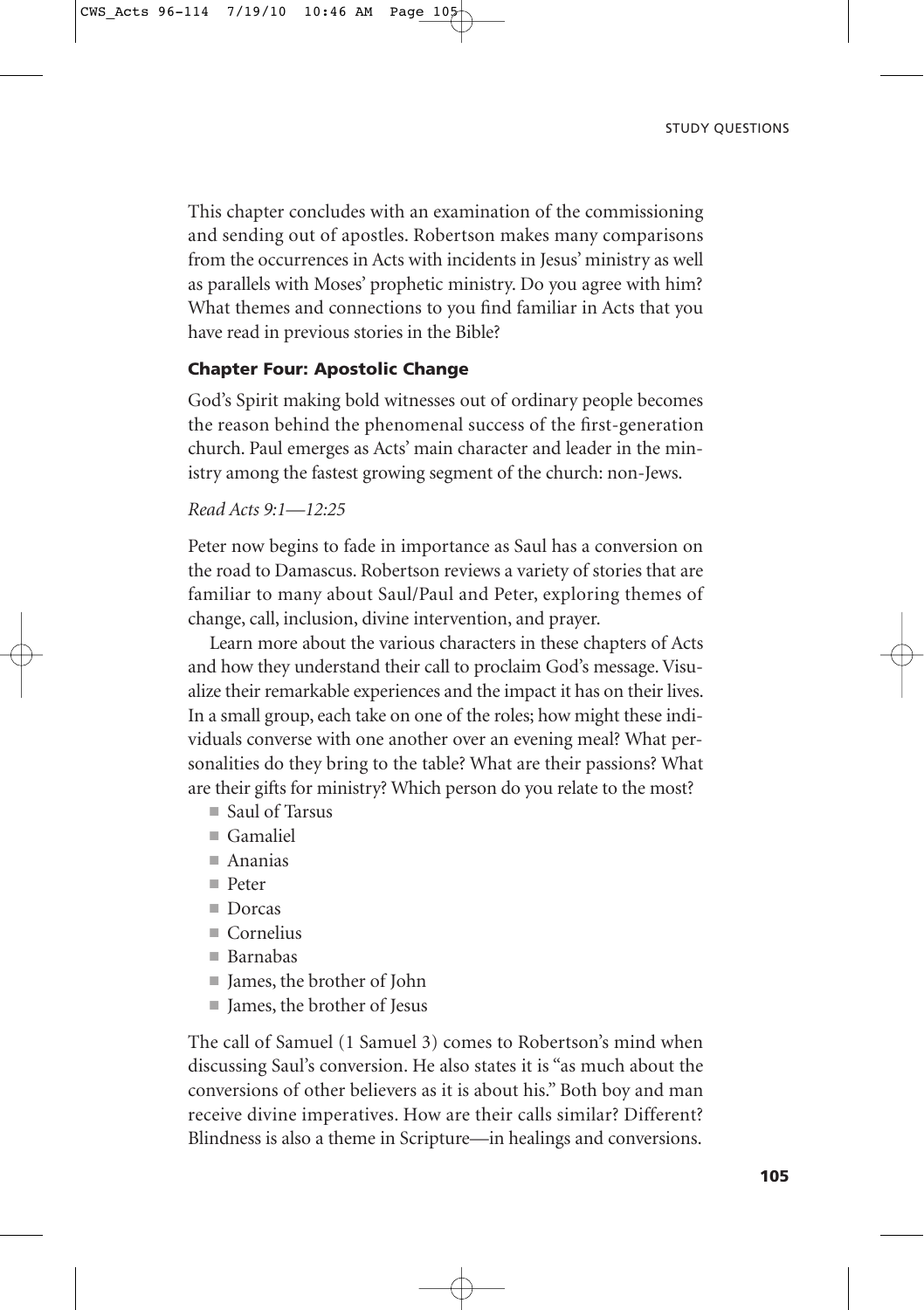- Allegorically, do these stories have relevance to recognizing our call to follow God today?
- How would you answer a call in the night or along the road?
- Have you ever been blinded or seen things anew after an experience?
- How has Jesus changed your life?
- What special assignment might he be calling you to now?

The term "Christian" didn't surface until about a decade after Christ, perhaps as a demeaning term. The earliest Christians called themselves followers of "the Way," short for "the way of God." However, Peter and Paul had different views for who this new "way" was really for.

- How are we protective of our tradition and faith as Saul was? As Peter?
- Full inclusion meant breaking down barriers. What barriers need to be broken down today?
- Saul was considered a "dangerous one." Who do we consider our "dangerous ones"?
- Are there people in your world who seem outside the reach of the gospel?
- What could you do to build a bridge between them and the Good News?
- How do you feel about sharing your faith with others?
- How might God be at work in the lives of your unbelieving friends?
- How could you have a part in what God is doing?

The theme of this chapter is change. Robertson shares that "change does not come easily" and the world of the first believers was "turned upside down in ways they could not have imagined." How do you deal with change? Has change ever affected your faith?

## **Chapter Five: Apostolic Compromise**

Saul begins traveling to new, growing congregations in Antioch (present-day Syria). With Barnabas, he begins a new phase of this missionary movement. Most of the new believers are non-Jews, bringing the first big controversy to the church. Observing the laws of Moses, especially those about circumcision and diet, were requirements in the "mother church" located in Jerusalem. Does one need to become a Jew to be a Christian?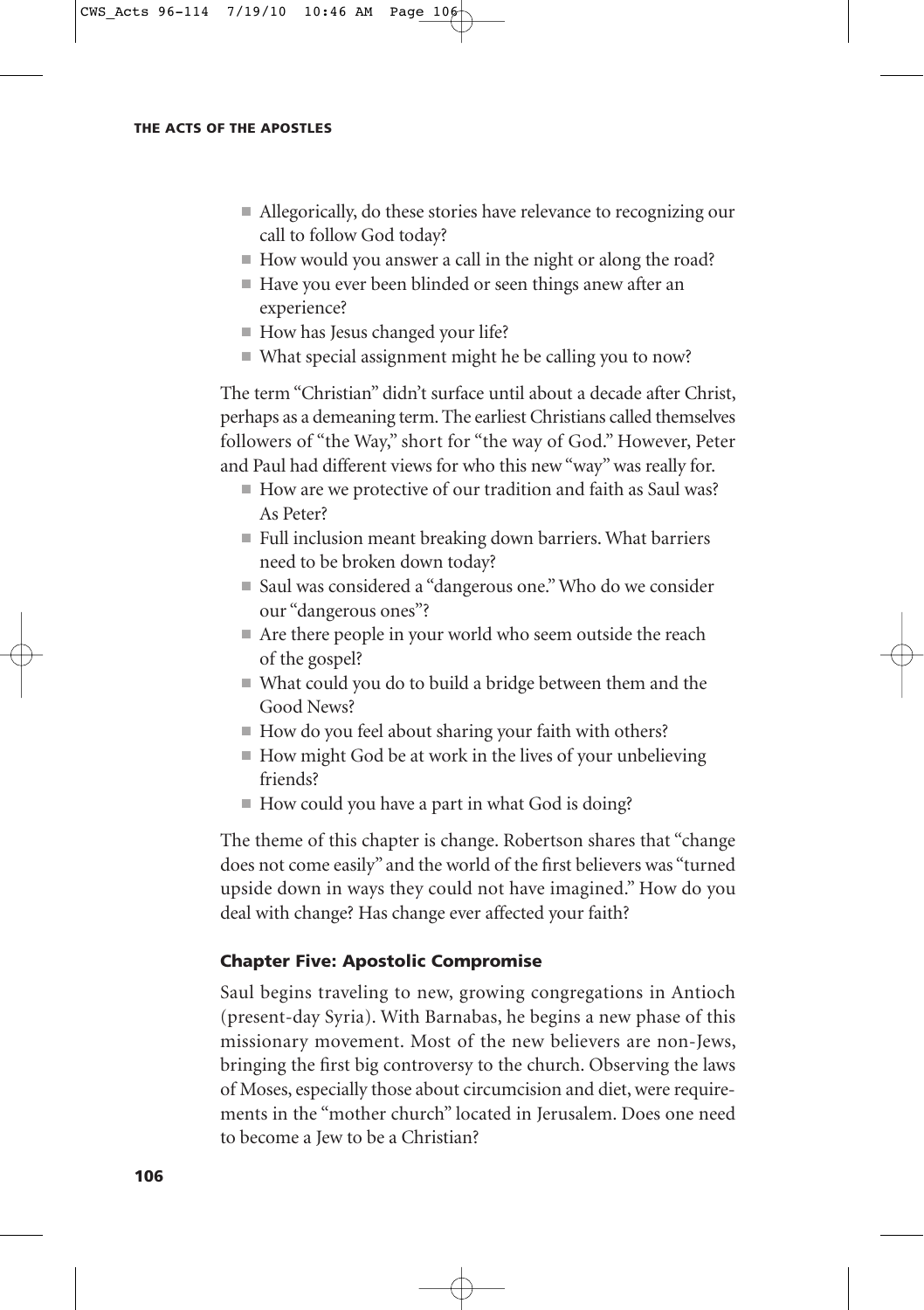# *Read Acts 13:1—15:41*

Robertson recalls the opening chapter of Acts and how the apostles were commissioned. As Peter and the Twelve were apostles of Jerusalem, Barnabas and Saul are now apostles of Antioch and beyond. With the power of the Holy Spirit, following a time of prayer and fasting there was a laying-on of hands and a sending off. This pattern of commissioning continues in the church today. Review the following liturgies—what portions of these services are reminiscent of Acts? How are they similar to one another? Different? What parts have meaning to you?

- The Ordination of a Bishop (BCP pp. 512–23)
- The Ordination of a Priest (BCP pp. 525–35)
- The Ordination of a Deacon (BCP pp. 537–47)
- Confirmation (BCP pp. 413–19)
- Celebration of a New Ministry (BCP pp. 559–65)
- The Reconciliation of a Penitent (BCP pp. 447–52)

Saul comes to be known by his Roman name, Paul, marking this new change in his life. Throughout Scripture the naming of a person or object is an important symbol of ownership and acceptance. Names often also describe a characteristic of a person or place. As Paul, he begins to take the good news of Jesus Christ to "the ends of the earth."

- Why did Paul change his name?
- Have you ever changed your name or took on a new name? What did this mean to you?
- Have you ever named someone? How did you choose the name?
- What characteristics does Paul have for the work that lay ahead of him?
- What characteristics does Barnabas have for mission?
- What made people believe Paul?
- Why does Paul have to defend his apostleship in some places and not in others? Have you ever found yourself in a similar situation?
- How are Peter's and Paul's experiences of healing and preaching similar, despite the difference of their audiences?

The further Paul traveled from Jerusalem, the less his audience understood the Scriptures as a Jewish audience naturally would. Reaching a different kind of people who had not been brought up in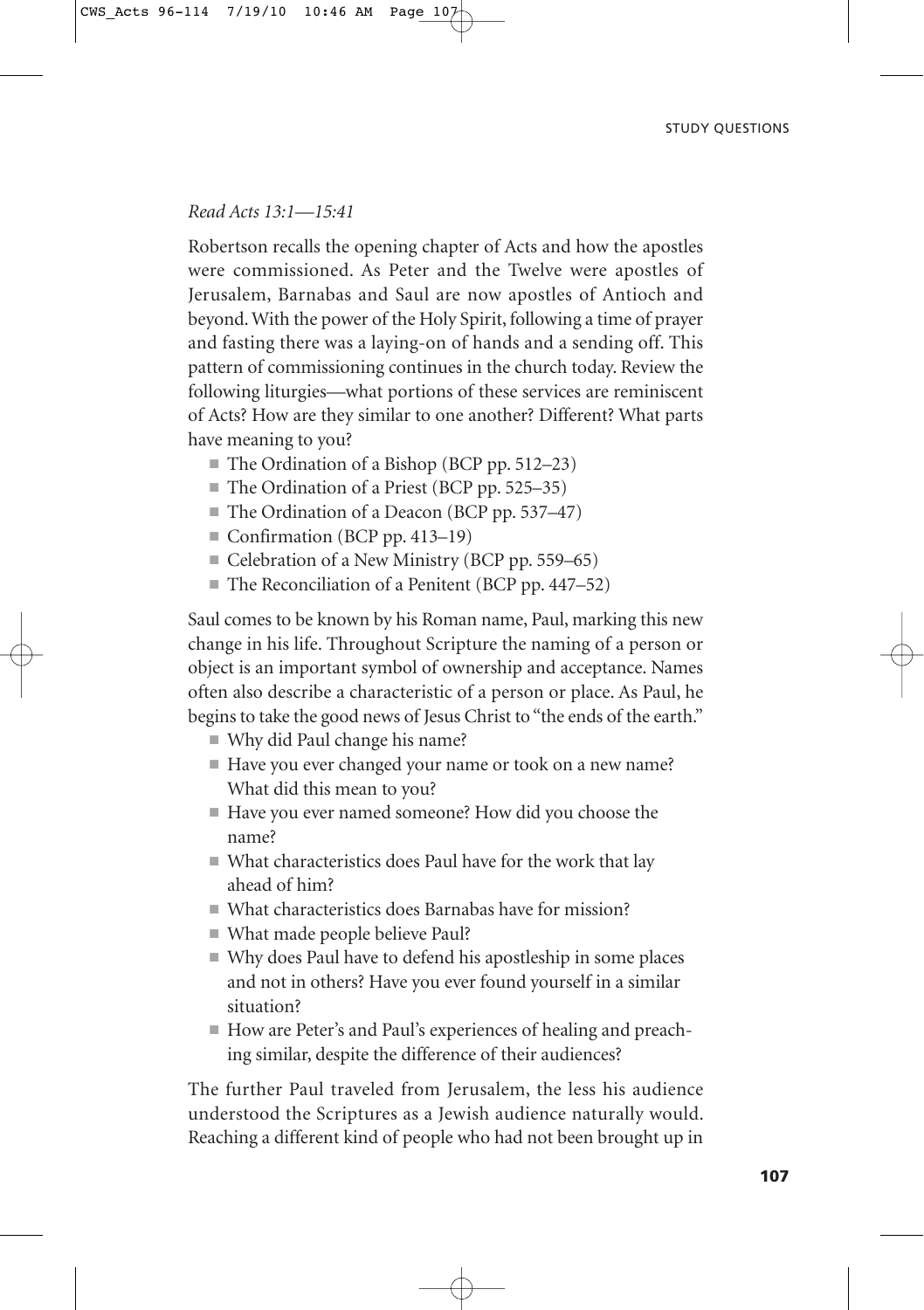the faith of Israel was a new challenge for Paul, as the concept of worshipping one God was foreign to them.

- As more and more people are not "churched" today, how might we model ourselves on Paul's style?
- How do you speak of God and Jesus to those who do not believe or who have never heard of them?
- How do we share the gospel to people who have no religious training?
- How do we train others to share the gospel?

Examine the orders of ministry that begin to occur in the new churches. How are they forerunners of ordained ministry today?

- Presbyters / Elders
- Apostles
- Deacons
- Evangelists / Church Planters

When a disagreement became public within the new communities, the opponents didn't revert to gossip or infighting. At the First Jerusalem Council, they came together, listened to all sides, remained sensitive to the Holy Spirit, and compromised. Robertson says, "There have always been some who have argued that something more is needed beyond God's grace and our response of faith."

- What were the issues faced by these communities?
- What were the roots of the importance of dietary laws and circumcision in Jewish communities?
- Why did Paul (and others) feel they were unnecessary to new converts?
- What issues has the church faced throughout history? How were they resolved (or not)?
- What arguments do we face in our communities today? How would Paul respond? Peter? (Think about their characteristics and passion as described by Robertson, not particular passages of Scripture that may be taken out of context.)

Barnabas and Paul depart company. According to Robertson it is because Barnabas became a liability.

- In what ways? Do you agree, or not?
- How does Paul's mission change (or not) without Barnabas?
- Have you ever parted from a colleague or vocation due to a disagreement?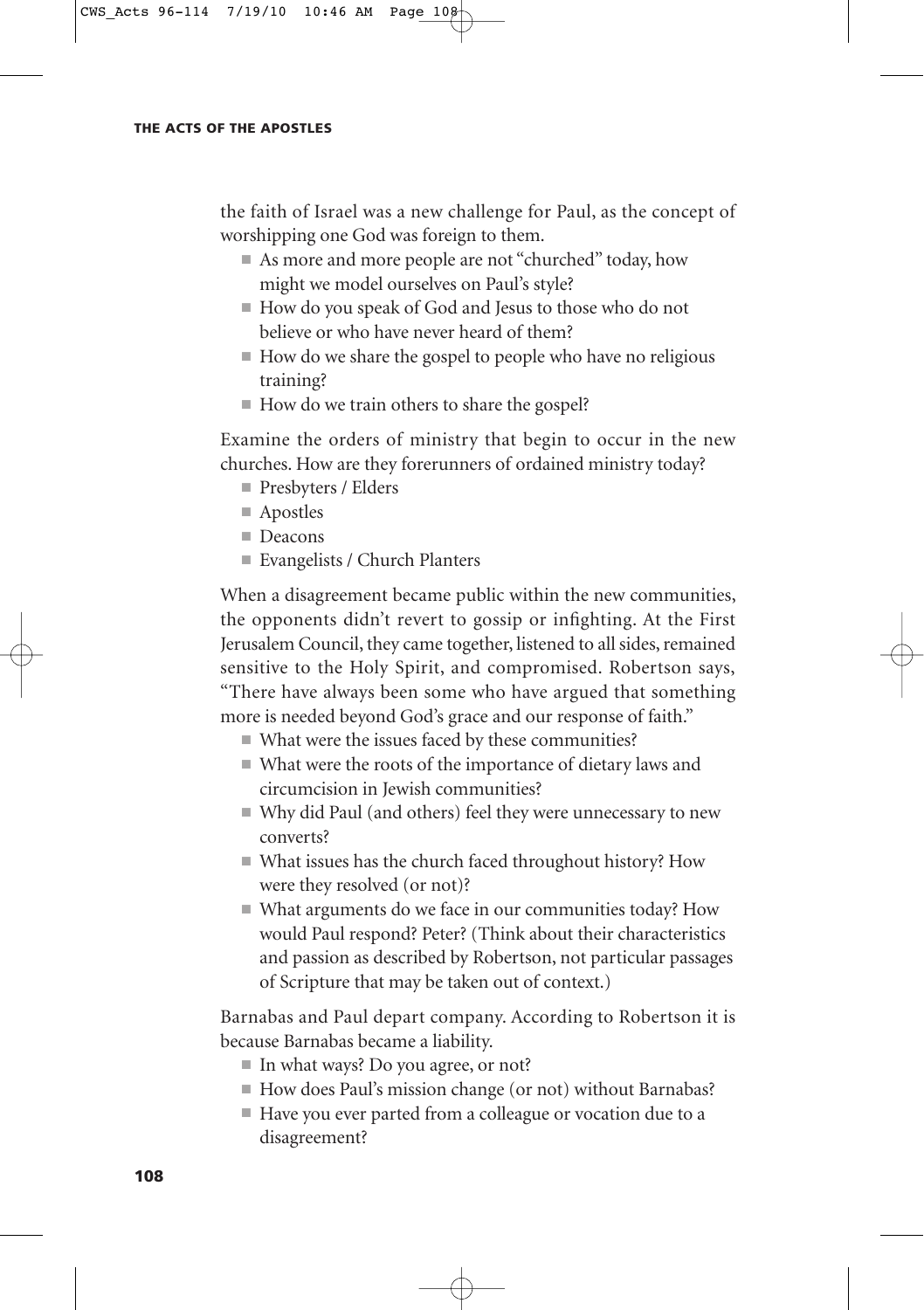■ What are the roles of companions on a journey or mission?

## **Chapter Six: Apostolic Colleagues**

Paul continues his missionary efforts, partnering with new companions after his separation with Barnabas. He travels beyond Roman Asia to the Diaspora Jews and the Gentiles. For Paul, apostolic ministry is not a solo effort. To further your study, you may wish to read any of the epistles (letters) that Paul (or his fellow travelers) wrote to the churches they visited or established along the way.

*Read Acts 16:1—18:21*

Paul continues to find new apprentices along his second journey. Use a map from a study bible to locate all these new church plants. Robertson states that they often "hit a wall" as they attempt to move further east into Asia.

- Why does Paul wish to go into Asia?
- How did Paul determine which cities to go to? Do they have anything in common?
- What obstacles or "walls" do you think they encountered?
- What helps them proceed and not give up in their mission?
- How does the existence of the Roman Empire assist Paul in his journeys?
- Paul seems to be the right man, at the right time in world history. But how is his personality suited to the task? Do you agree with Robertson's translation?
- How does God use our detours to get us where we need to be?

Learn more about each of these individuals who become his colleagues: What are the characteristics that Paul discovers in each of them? How are they included into the faith? Are there any obstacles that must be overcome? How do they add to building up the Body of Christ?

- Silas
- Timothy
- Lydia (Is she the female equivalent of Cornelius that we learned of in Chapter 10?)
- The Jailer at Philippi
- Aquila
- Priscilla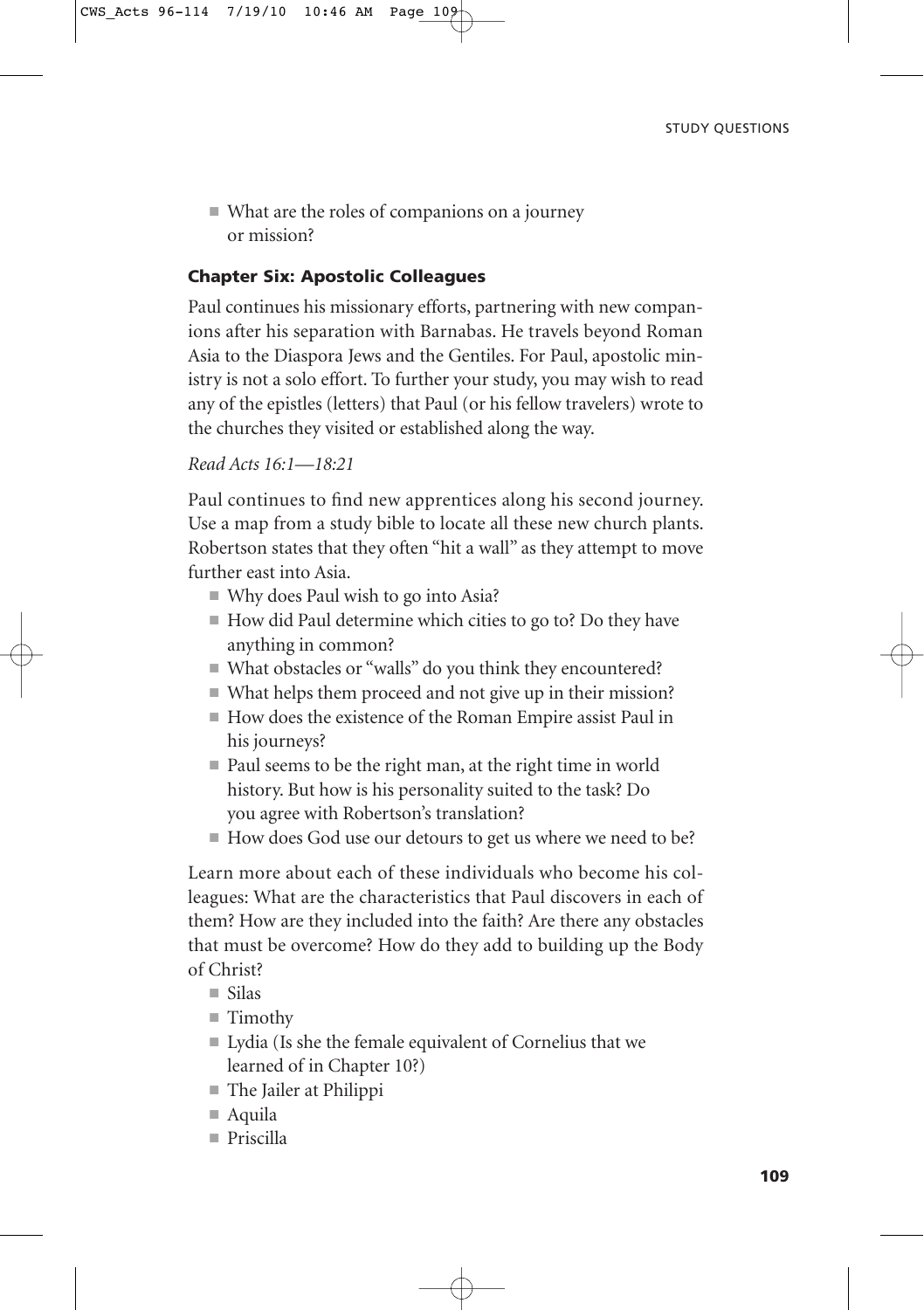- Jason
- Titius Justus
- Crispus
- Apollos

Paul and Silas are often confronted and jailed. Robertson names several of the charges brought against them.

- What would you name as the charges?
- Would Paul and his colleagues be considered dangerous in today's world? If so, how? If not, what is different today?
- What role does the synagogue play in Paul's various stops along the way?
- When riots occur in our time, what are some of the causes? Are there any parallels to the first-century issues?
- As a Christian, how would you respond? How do you decide which "side" to take?

Athens was a major hub of civilization in the world. It was a pagan city where Paul faced those who followed Epicurean and Stoic philosophy. Research these philosophies to see how they differed from Christianity as well as what they had in common. According to Robertson, these were considered very practical and life-affirming belief systems.

- What similar belief systems do we find in our world today?
- What are the gods of our world in the twenty-first century that Paul would have addressed?
- How is Paul able to key his message to the audience at hand? What can we learn from him?
- What is the new model of evangelism for Paul?
- What can we learn about developing religious education programs for today's church from his experience in Athens?

Robertson states that "Acts is not simply a random collection of unrelated tales but rather a strategic document that moves with purpose from start to finish addressing issues and situations that Luke and his readers were facing in their own time."

- Develop a strategic plan that Paul might have conceived before each of his missionary journeys.
- Develop a strategic plan for your church to proclaim the good news of Jesus. What contingency plans do you have for when you need to follow another path?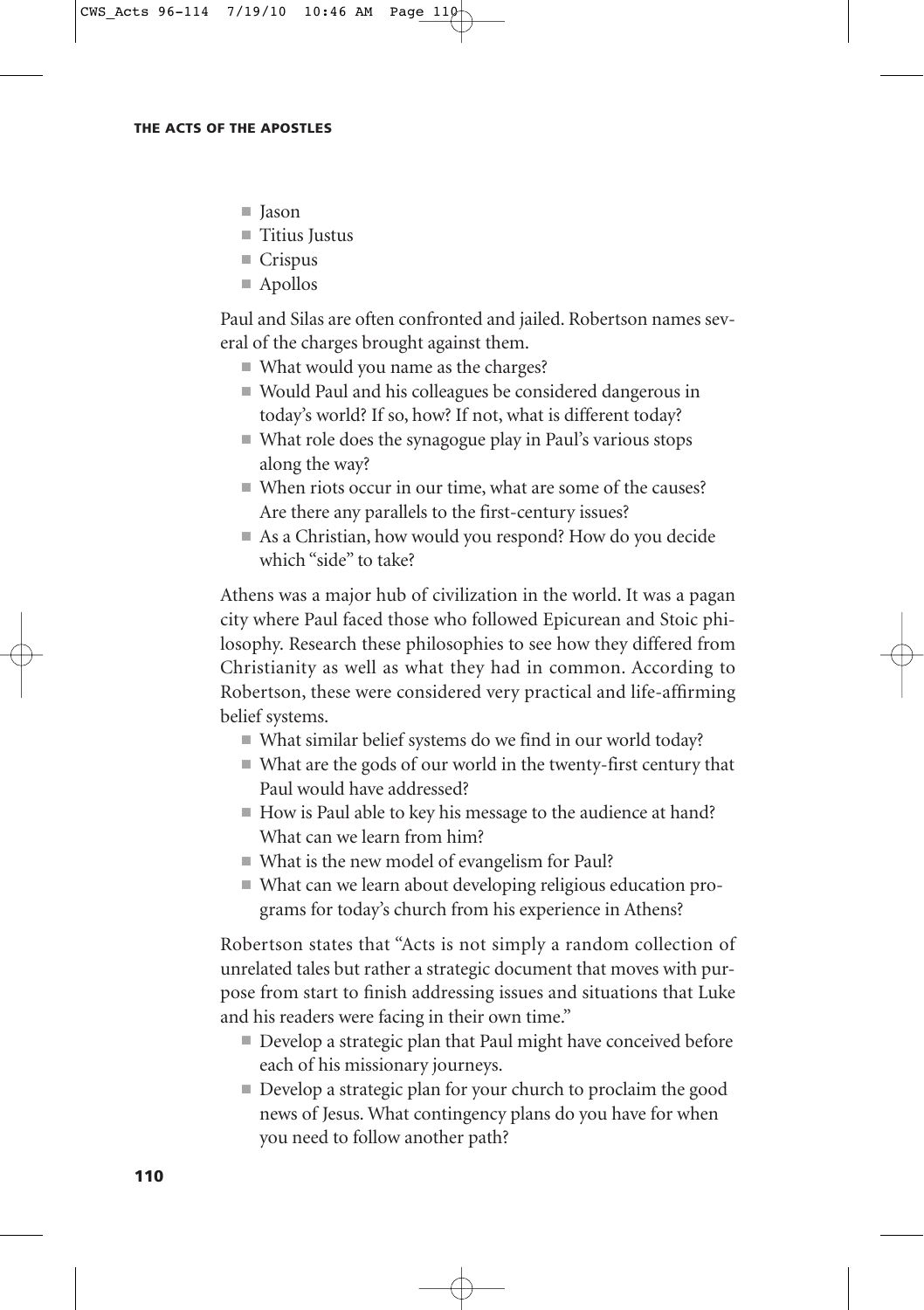■ How do you react when faced with hatred and hostility about something you believe in? Can you learn anything from Paul's example?

This chapter concludes with Paul leaving Ephesus to prepare for his last journey. Robertson reminds us that the job of the apostles is left to the Ephesians—and us. What would Paul say to you as he left your home or community after a visit?

#### **Chapter Seven: Apostolic Champion**

Paul's journey to Jerusalem leads him to Rome, and Robertson associates this with Jesus' last visit to Jerusalem before the crucifixion. In the midst of seeming chaos, there are two things that kept Paul going—his single-minded focus on the mission God had given him and the intervention of the Holy Spirit. Several times along the way, God miraculously intervened in events that could easily have led to his death.

## *Read Acts 21:1—28:30*

Robertson concludes the study of Acts of the Apostles with an echo of the passion of Jesus; this time with Paul on trial for his faith in the resurrection of the dead. But Paul is not finished yet.

- What is the difference between "Rabbi Saul" and "Paul of Tarsus, Roman citizen"? How has Paul used both of these persons to continue his mission for the gospel?
- By the time Paul is ready to journey to Rome, how has his understanding of his ministry changed? Robertson explores three tellings of his conversion. What do you discover about Paul by reading each one?
- What has happened for these changes to occur in Paul?
- What are the charges that Paul specifically faces in Jerusalem?
- What parallels do you see with Paul's "trial and defense" and that of Jesus?
- How do Paul's continuous appeals to high authorities continue to promote the gospel? Or do they hurt his cause?

What have been the featured elements of Paul's prophetic ministry?

- Healing
- Preaching
- Teaching
- Others?